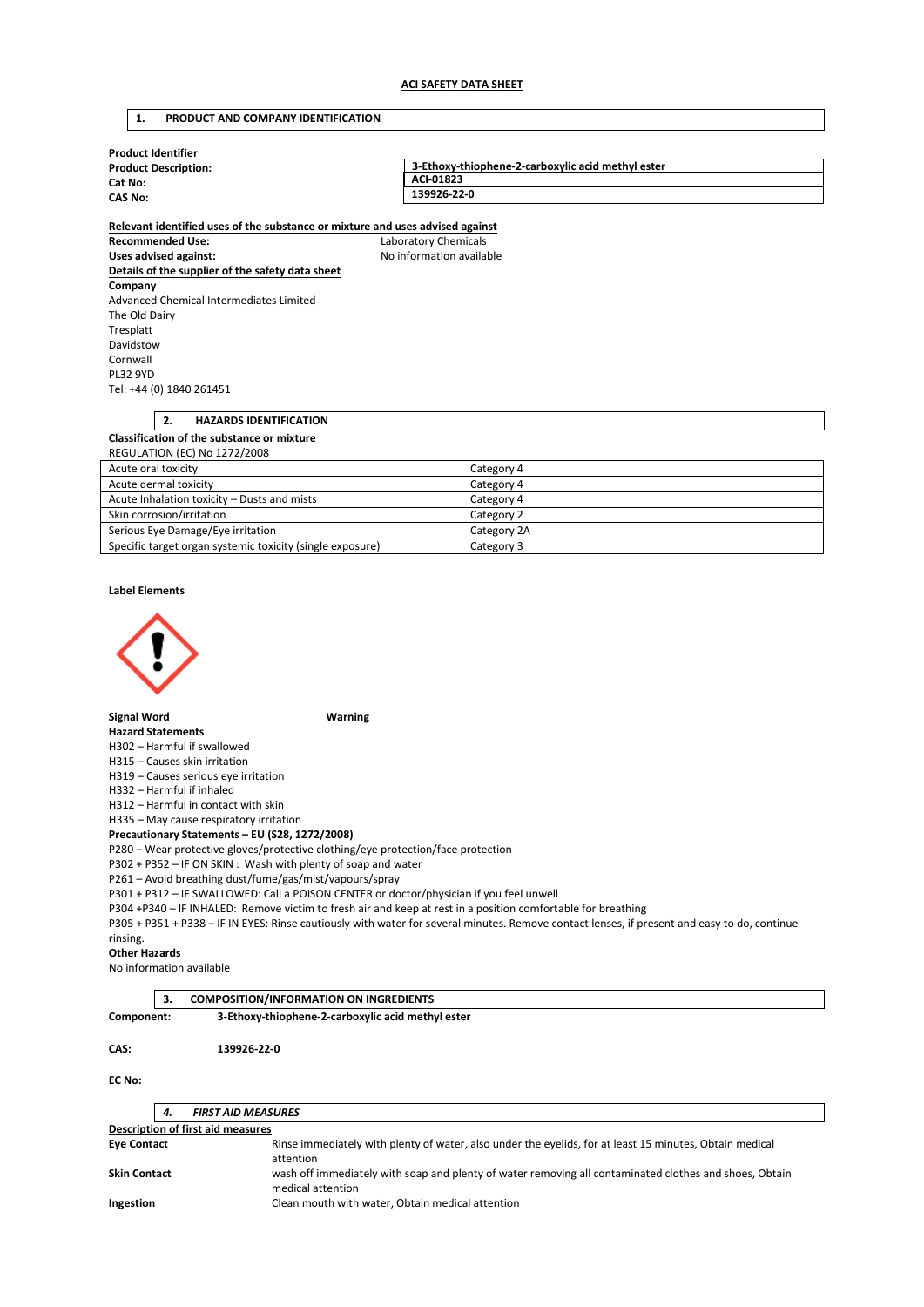Inhalation **Remove from exposure, lie down.** Move to fresh air if breathing is difficult, give oxygen if not breathing, give artificial respiration, Obtain medical attention

#### **5. FIRE-FIGHTING MEASURES**

#### **Extinguishing media**

**Suitable Extinguishing Media** 

Water spray Carbon dioxide (CO2) Dry chemical foam

**Extinguishing media which must not be used for safety reasons** 

No information available **Special hazards arising from the substance or mixture** 

Thermal decomposition can lead to release of irritating gases and vapours

**Advice for fire-fighters** 

As in any fire, wear self-contained breathing apparatus pressure-demand, MSHA/NIOSH (approved or equivalent) and full protective gear.

**6. ACCIDENTAL RELEASE MEASURES** 

**Personal precautions, protective equipment and emergency procedures** 

Ensure adequate ventilation

## **Environmental precautions**

Prevent further leakage or spillage if safe to do so

**Methods and material for containment and cleaning up** 

Sweep up or spillage and collect in suitable container for disposal. Use suitable absorbent if required. Do not let this chemical enter the environment

**7. HANDLING AND STORAGE** 

# **Precautions for Safe Handling**

Avoid contact with skin and eyes. Do not breath dust. Do not breath vapours or spray mist. Do not ingest **Conditions for Safe Storage, including and incompatibilities** 

Keep in a dry, cool and well-ventilated place. Keep container tightly closed.

**8. EXPOSURE CONTROLS/PERSONAL PROTECTION** 

**Control Parameters Exposure limits Exposure limits Not applicable** . **Derived No Effect Level (DNEL)** No information available **Predicted No Effect Concentration** No information available **(PNEC)** 

**Exposure Controls Engineering Measures** Ensure adequate ventilation, especially in confined areas. Ensure that eyewash stations

# **Personal Protective Equipment**

1. **Eye protection Goggles** 

**2. Hand protection Protective gloves**<br> **3. Skin and body protection Wear appropriate 3. Skin and body protection** Wear appropriate protective gloves and clothing to prevent skin exposure

**4. Respiratory protection** Follow the OSHA respirator regulations found in 29 CFR 1910.134 OR European Standard EN 149. Use a NIOSH/MSHA or European Standard EN 149 approved respirator if exposure limits are exceeded or if irritation or other symptoms are experienced.

**Environmental Exposure Controls No information available** 

**Hygiene Measures** Handle in accordance with good industrial hygiene practice

and safety showers are close to workstation location.

#### **9. PHYSICAL AND CHEMICAL PROPERTIES**

| <b>Physical State</b>      | SOLID           |
|----------------------------|-----------------|
| Appearance                 | OFF WHITE SOLID |
| <b>Boiling Point/Range</b> | -               |
| <b>Melting Point/Range</b> | -               |
| <b>Flash Point</b>         | -               |
| <b>Molecular Formula</b>   | C8H10O3S        |
| <b>Molecular Weight</b>    | 186.23          |
|                            |                 |

#### **10. STABILITY AND REACTIVITY**

**Reactivity Chemical Stability**  Stable under normal conditions **Possibility of Hazardous Reactions**  Hazardous Polymerization **No information available** Hazardous Reactions No information available **Conditions to Avoid**  Incompatible products. Heat. **Incompatible Materials**  Acids, bases, strong oxidizing agents, strong reducing agents,